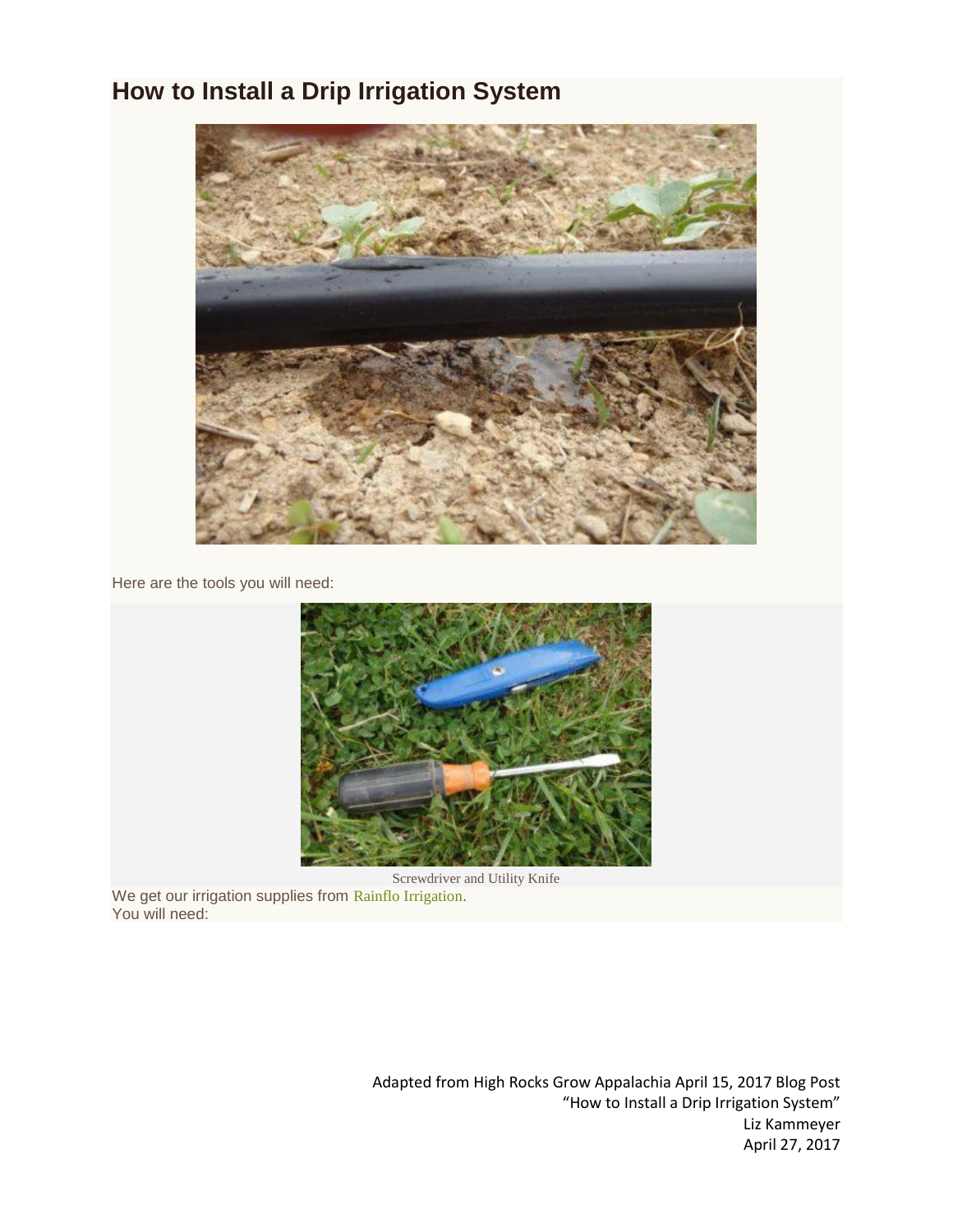# T-Tape Drip Tape



One of the most recognized and trusted drip tape brands in the world, T-Tape Drip Tape is used in a variety of crops around the world to help reduce water consumption, increase crop quality, and increase crop yields. T-Tape Drip Tape can be installed on the ground, under plastic, or even subsurface. T-Tape's industry leading material strength, design, and quality production standards ensures that it's the drip tape that you can count on year after year.

 $508 - 12 - 450$  $550'$  $T$ -Tape  $12"$  $.45$  $7.500'$ \$147.00 8 \$140.00 It comes in 7,500 foot long rolls. We use two lengths on each of our three-foot wide beds. For example, if your garden is 50×50, you would probably need 600 feet of drip tape. One roll would be enough to share with ten gardens of this size.

You also need a header line to attach the drip tape to. 3/4″ line is best. You run this line along the ends of your beds and attach the drip tape to it.



TORO-BLUE STRIPE is a low pressure tubing that is used for drip irrigation headlines. Smaller sizes(Round Hose) are also used as a lateral distribution and supply hose for emitters, micro-sprinklers and extension tubing. It is a linear low density polyethylene tubing; resistant to stress cracking, chemicals, equipment abrasions and heat. It tolerates freezing temperatures and can be driven over. To connect drip line to Oval Hose, use 420BV-06-LS and 400B-06-LS(Page 12).

| Part # | Size Max PSI Price                                                                          |  | Part # Small Roll Price |  |
|--------|---------------------------------------------------------------------------------------------|--|-------------------------|--|
|        | OT500 $\frac{1}{2}$ x 500'  61  \$ 38.00   OT510 $\frac{1}{2}$ x 100'  \$ 14.00             |  |                         |  |
|        | OT5100 $\frac{1}{2}$ " x 1000'  61  \$ 75.00                                                |  |                         |  |
|        | $\overline{01755}$ <sup>3</sup> / <sub>4</sub> <sup>3</sup> x 500 <sup>3</sup> 54  \$ 52.00 |  |                         |  |
|        | FT660 1" x 660' 42 \$ 98.00 FT250 1" x 250' \$ 45.00                                        |  |                         |  |

You can run the Blue Stripe line from your hydrant to your garden, and install a hose bibb at the end of the line after the drip tapes. If your garden is far away from the hydrant, this is much cheaper than buying a long garden hose to go from the hydrant to the garden.



You should always install a check valve or backflow preventer before your garden hose or drip irrigation system. This will prevent garden dirt from contaminating your water source or household water system.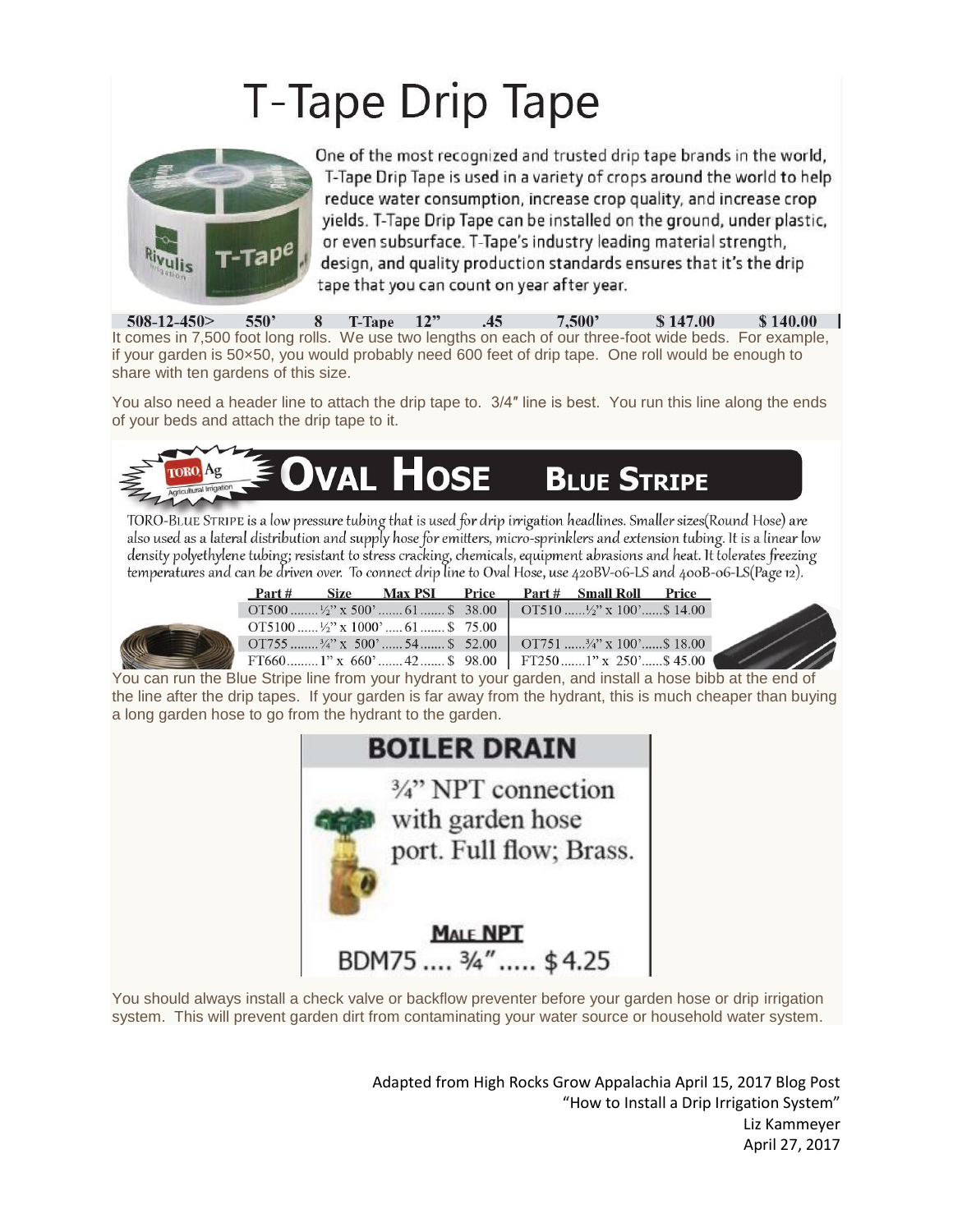

Pay attention to the difference between Garden Hose thread and Pipe Thread when choosing adapters. On Pipe Thread, there are more threads per inch than on Garden Hose thread. It may seem like you can thread them together, but if one of them is plastic you could damage the threads, and you're not likely to get a leak-free fit. This fitting can go between your hydrant and the check valve:

## **FEMALE x MALE SWIVEL**



Plastic swivel

## 534-007.... GH x 3/4" NPT.... \$1.50

Then you need a filter to prevent sediment from clogging the drip orifices.

#### **SPIN-CLEAN** TERS

These filters are used to clean water for drip irrigation systems. They clean well water, or relatively clean water and work especially well for filtering sand out of water but are not recommended for surface water containing algae. We recommend a pressure gauge on the filter inlet and outlet to determine when filter is clogging and to avoid unnecessary cleaning. For drip irrigation tape, mesh size should not be coarser than 120 mesh. Mesh size over 175 create unnecessary filter cleaning and clogging. Filters are built from a high heat, chemical resistant glass-reinforced plastic and have a stainless steel screen. Made in USA.

| <b>SIZE</b> | ITEM #  | <b>MAX GPM</b> | <b>PRESSURE</b> | MAXIMUM WORKING MINIMUM GPM FOR<br><b>SELF-CLEANING FLUSH</b> | <b>MESH</b> | <b>PRICE</b> |
|-------------|---------|----------------|-----------------|---------------------------------------------------------------|-------------|--------------|
| $3/4$ "     | $SF-75$ |                | <b>100 PSI</b>  | Arkal Disc Filter                                             | 150         | 15.00        |

Drip tape is designed to work best at 12 PSI. Install a Pressure Regulator where your header line enters the garden, or at the hydrant if it is not too far away or up or down hill from the garden. The reduced pressure will also help to prevent leaks in the line.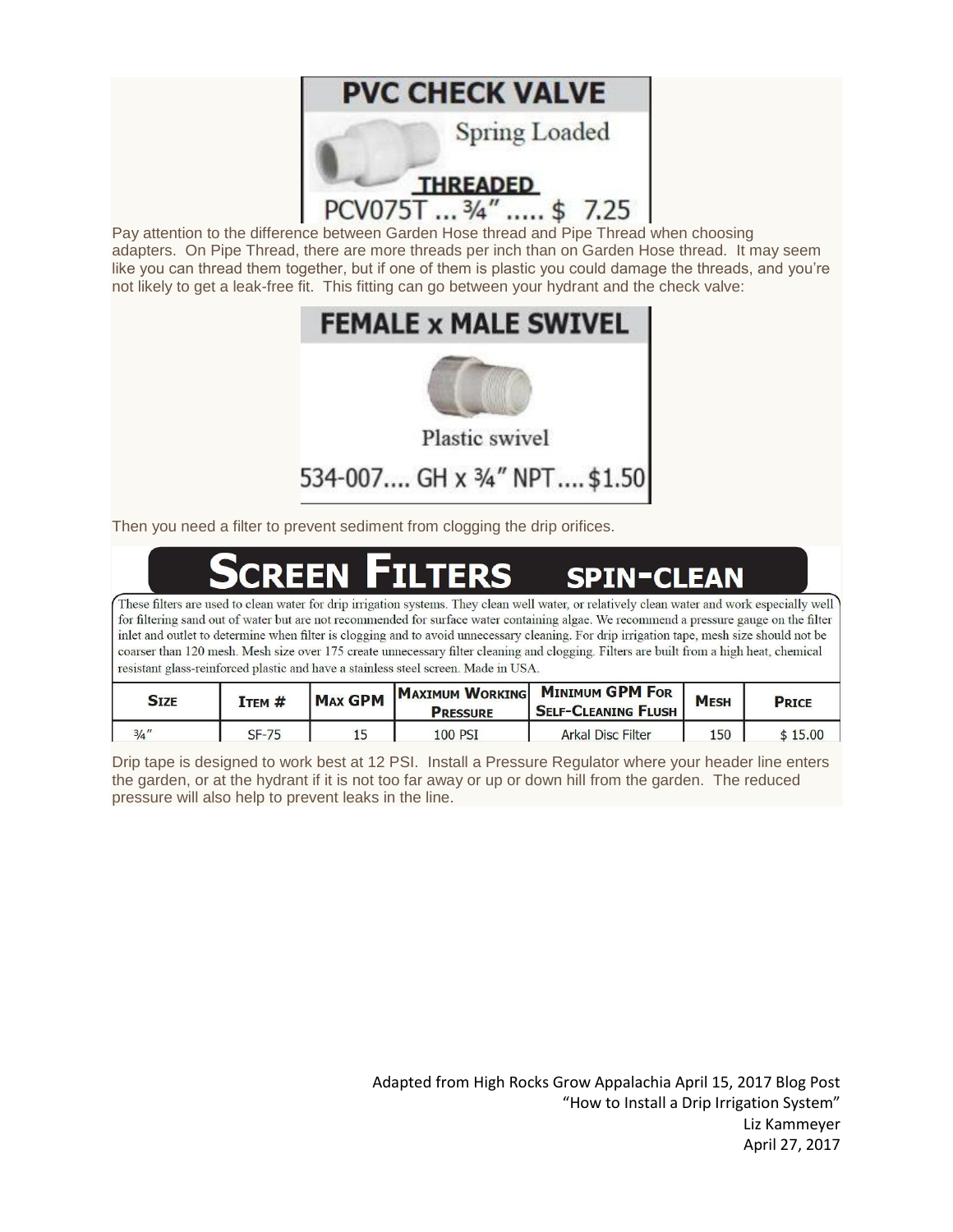

 $3/4$  $1/10-8$  GPM **PRESET CHOICE** 12 OR 25 PSI **LOW FLOW** 

#### \$8.00



Header line with Female Adapter, Filter, Pressure Regulator, and Male Adapter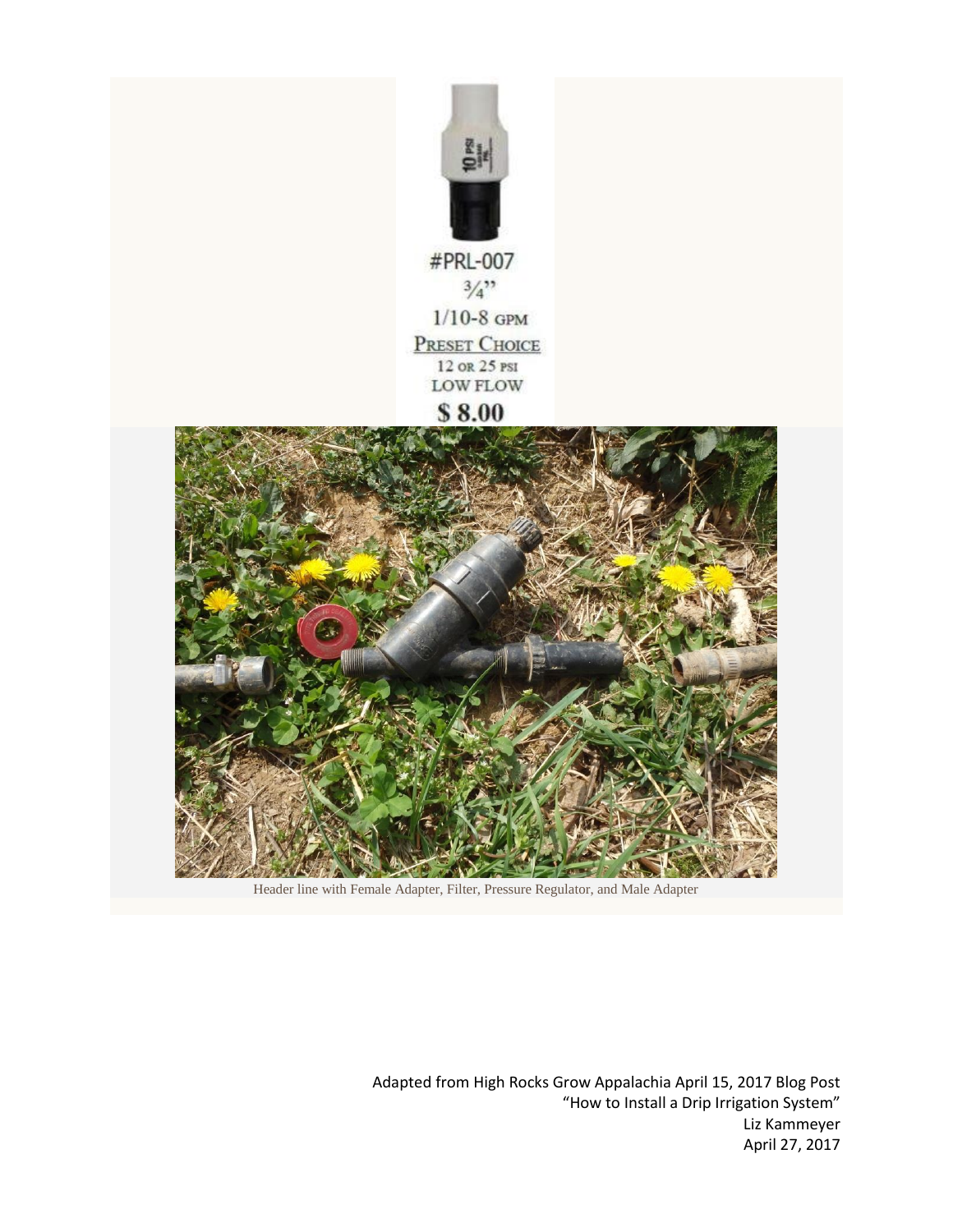

This male adapter is also the one to use to attach your hose bibb to the end of the line.

| <b>STANDARD CLAMPS</b>                                                                              |
|-----------------------------------------------------------------------------------------------------|
| A quality USA made screw driver clamp. All<br>stainless steel construction; no metal screw to rust. |
| Heavy 9/16" Band.<br><b>IMENTUTU</b><br><b>BOX OF 10</b><br>PART#<br><b>PRICE</b>                   |
| \$5.25  \$58 (5/16" Band)<br>62604                                                                  |
| $6706$ $1/2$ " \$ 6.50  \$ .70 (1/2" Band)                                                          |
| 6808 $1/2$ " \$ 6.50 \$ .70                                                                         |
| 6812 $\frac{1}{4}$ \$ 6.50  \$ .70                                                                  |
| $6816$ 1" \$ 6.50 \$ .70                                                                            |
| 6824  11/2"  \$ 6.75  \$ .73                                                                        |
| $6832$ $2^{\prime\prime}$ \$ 6.75  \$ .73                                                           |
| 6852  3"  \$10.00  \$1.06                                                                           |
| $, 4"$ $$ \$11.25 $$ \$1.18<br>6872                                                                 |

Use two hose clamps on each adapter. If the weather is cool or you can't get a leak-free fit, you can use a torch to heat the end of the line before you insert the adapter. Hold the torch at a distance and move it around a lot on all sides of the pipe like you're ironing. You don't want to weaken the plastic by overheating it. Stop heating as soon as it is hot to the touch, and put the adapter in and tighten the clamps right away. Use teflon pipe thread tape on all your pipe threads.

Once you have the Blue Stripe Header Line running from your hydrant along the ends of all your beds, with check valve, filter, pressure regulator, and garden hose bibb installed, it is time to punch holes for your drip tape valves:

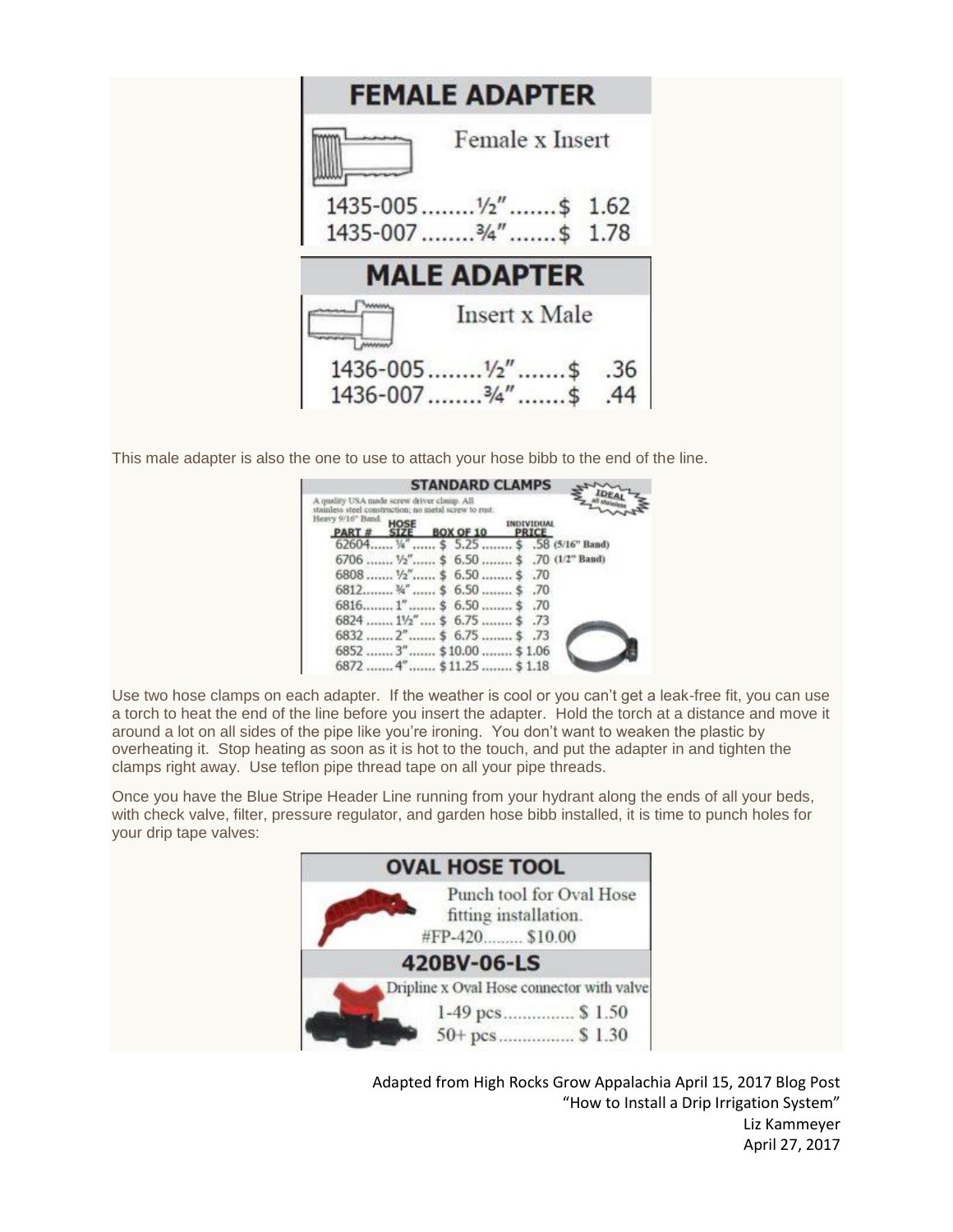

Header Line, Drip Valve, and Drip Tape

The Blue Line can help you to make sure that your header line is not twisted. Untwist it if necessary so that the Blue Line is on top all along its length. Then use your punch to make holes in the side of the header line. This will help all of your valves to end up oriented parallel to the ground instead of up or down at an angle as the header line untwists over time. You want two holes, one for each valve and length of drip tape centered on each bed. Put the two holes a foot or so apart from eachother, a bit closer to the middle of the bed rather than the edges. The two drip lines can run one on either side of crops that you plant in a single row, one next to each row for double row crops, and between rows for crops you plant three or more rows to a bed. Before you push the end of the valve into the hole, screw the nut all the way toward the valve. Then after the flange is in the hole, screw the nut back toward it, and they will pinch the edges of the hole, making a drip-free seal. Once you've turned the drip tape on you will need to go around and make sure none of them are leaking, re-tighten if necessary.

Cut lengths of drip tape with your utility knife, slightly longer than the bed. Make the cuts as straight as possible; this will help to push the tape farther onto the valve to prevent leaks. Again, screw the nut back toward the valve. Position the drip tape so that the orifices are on the top side of the tape. You will be able to see tiny slits one foot apart from eachother the entire length of the tape. If they are on the top rather than the bottom, it will prevent them from becoming clogged with sediment. Push the tape onto the valve, and hold it securely as you tighten the nut. Keep it pushed on as far as possible, and keep the orifices facing up. Again, you will probably have to go back and tighten a few that leak after you turn on the system.

For the other end of each line, cut a small piece of your header line stock to use as a napkin ring to close the end off.